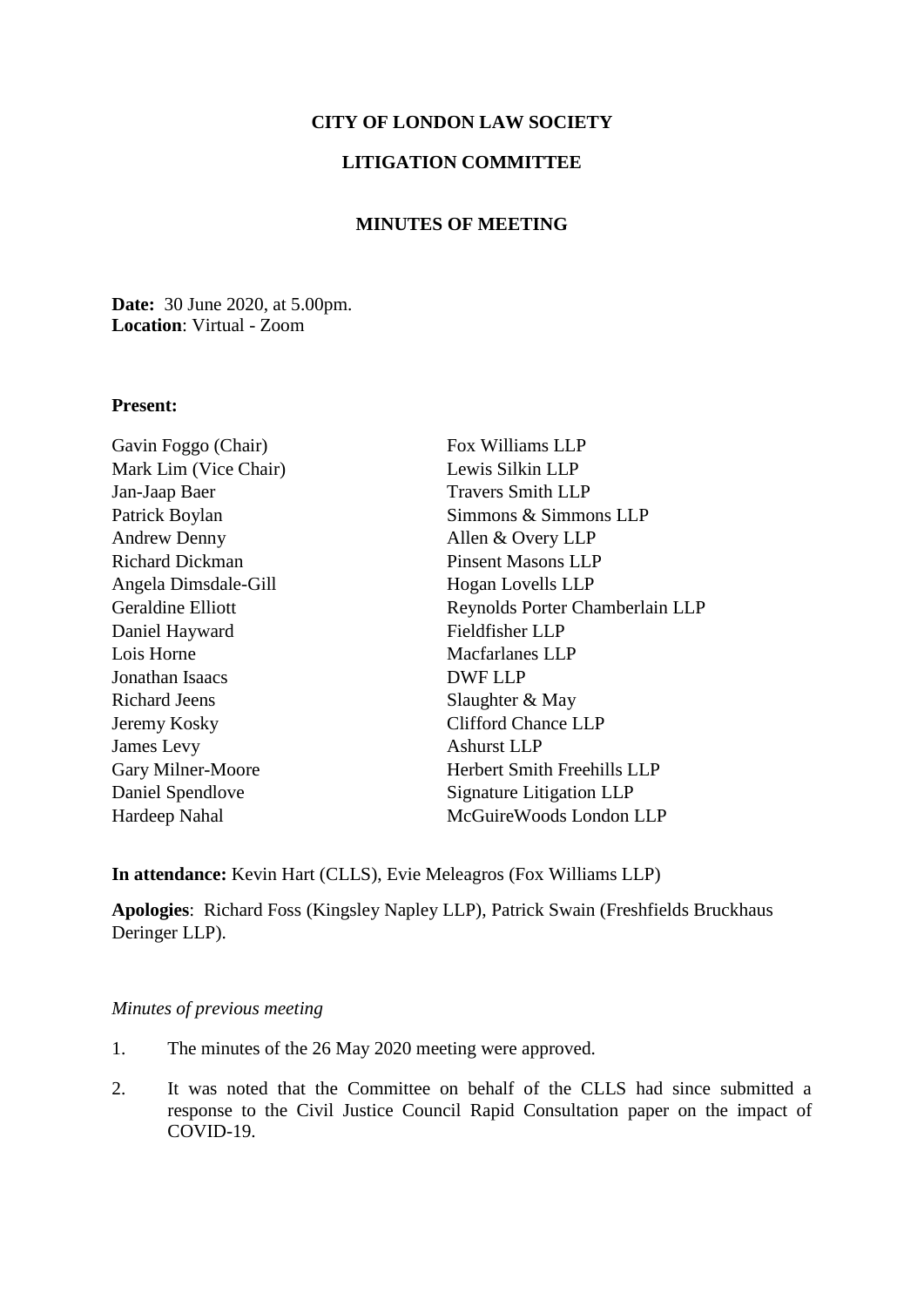# Disclosure

- 3. The wider Disclosure Working Group has been revived and a meeting took place on Tuesday 23 June 2020 attended by Richard Dickman, who had also provided some written observations. The papers for the DWG were protected by confidentiality so could not be disclosed to the Committee.
- 4. In the DWG itself, Flaux LJ is replacing Gloster LJ as chair. The DWG's next Report is in draft at this stage and will be published, probably in the Autumn; its contents remain confidential until then. The Report is expected to reflect a number of observations, concerns and criticisms that have been raised. The tenor of the responses with regard to the reforms introduced by the pilot scheme were largely negative, although it was noted that those with positive feedback were less likely to provide it than those who were critical. The feedback provided in November 2019, to which the Report responds, covered less than a year of the pilot scheme, which was only introduced in January 2019.
- 5. The Report is expected to extend the pilot scheme for a further year (to December 2021) and to provide some minor amendments to the new Practice Direction and the Disclosure Review Document. There is no appetite on the part of the DWG to return to the old CPR 31. Their ultimate aim is to achieve a culture change in the disclosure process so that it is more efficient, reduces the arguments over disclosure, and enables the process to be tailored to the demands of each case.
- 6. The Committee's response on behalf of the CLLS to the questionnaire in November 2019 had been considered by the DWG, along with the feedback from others. The Committee awaits the publication of the next Report, and any further opportunities to provide feedback to the DWG.

### Costs (including DBAs and litigation funding)

- 7. The sub-committee has discussed litigation funding and DBAs. It will consider the report of Professor Mulheron and Nicholas Bacon QC when it is published – expected to be in the autumn.
- 8. There is also the question as to whether litigation funding should be regulated or whether users are content with the status quo. The sub-committee will monitor any developments in this regard.

### Technology and court procedures

9. The sub-committee had not yet met. It was suggested that it will review initially changes to technology and court procedures post lockdown.

## Diversity and inclusion

- 10. The sub-committee has not yet met.
- 11. It was noted that David Lammy (Shadow Justice Secretary) had today asked a question of the Ministry of Justice with regard to the Government's progress in the